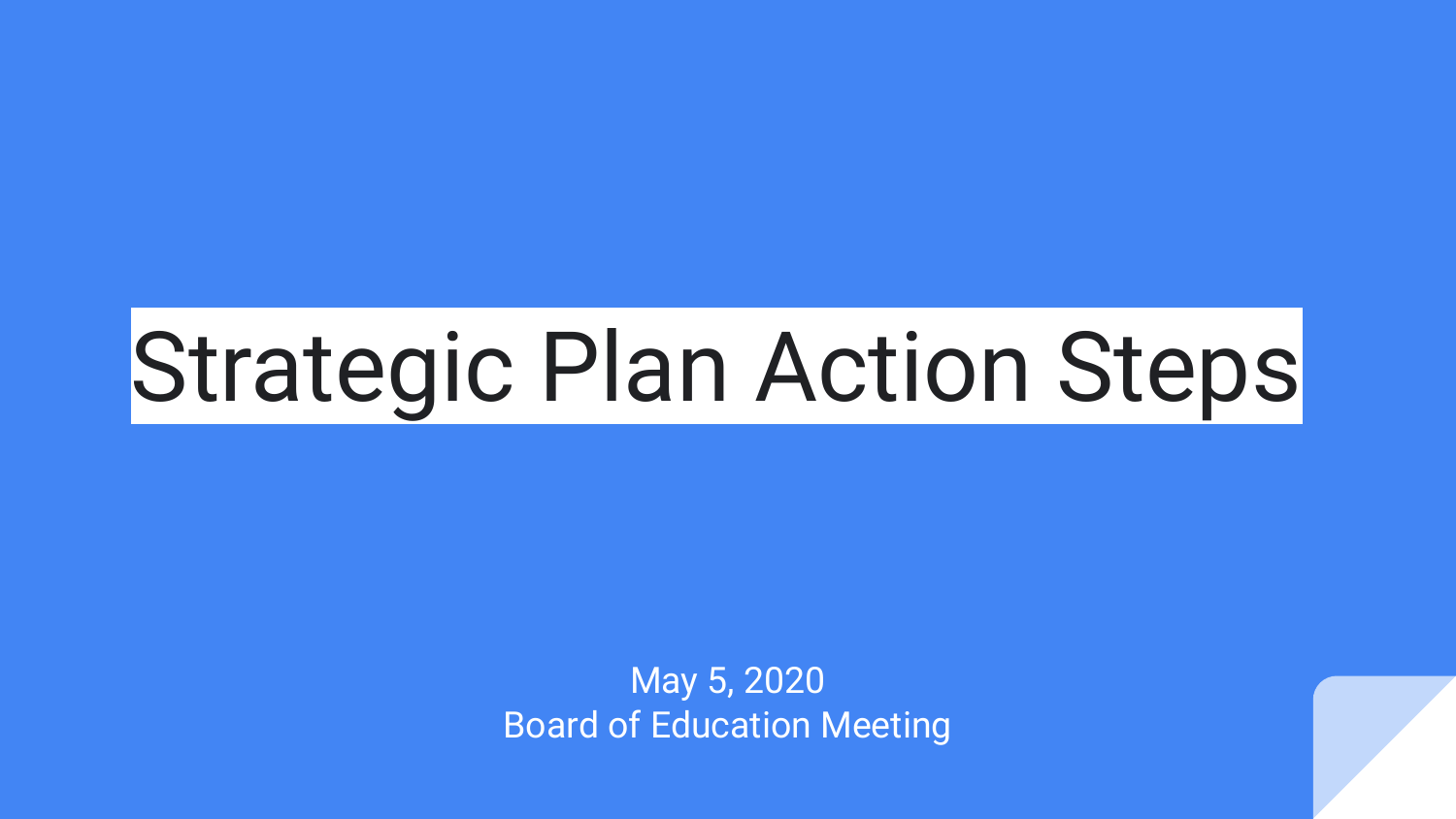### 2020-2025 District Goals

**Inquisitive Learning** Create and establish an inquiry-based framework that values an interest-driven learning environment. Learners will, individually and collaboratively, focus on identifying, analyzing, and solving problems as inquisitive members of their community.

**Social Awareness** Our learners will feel connected, valued, and secure in a learning environment cultivated by a shared sense of community. Every individual will develop skills that promote an awareness of self and others, including the ability to understand the impact of their decisions.

**Partnerships** Establish partnerships that foster meaningful educational opportunities on local, regional, and global scales. Prepare all learners to become engaged and productive citizens through service to others, collaboration, and real-world connections.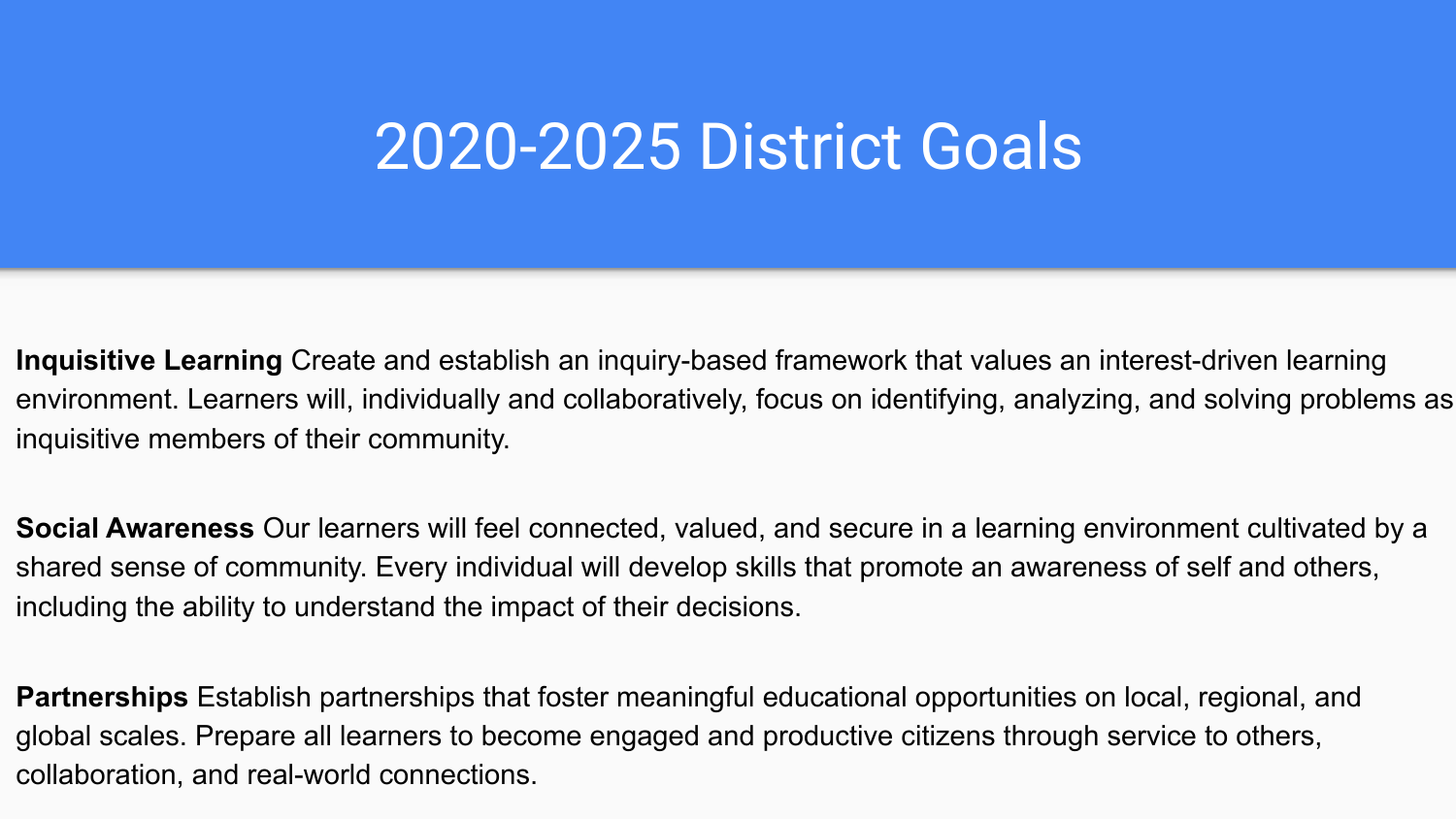## Inquisitive Learning Committee Members

- Robyn Davies
- Betsey Freeman
- Sherry Krial
- Christine Lewis (co-chair)
- Lauren Mahoney
- Jill Nabozny
- Jenna Nagel
- Sarah Pauch (co-chair)
- Jillian Tundidor
- Lori Yukniewicz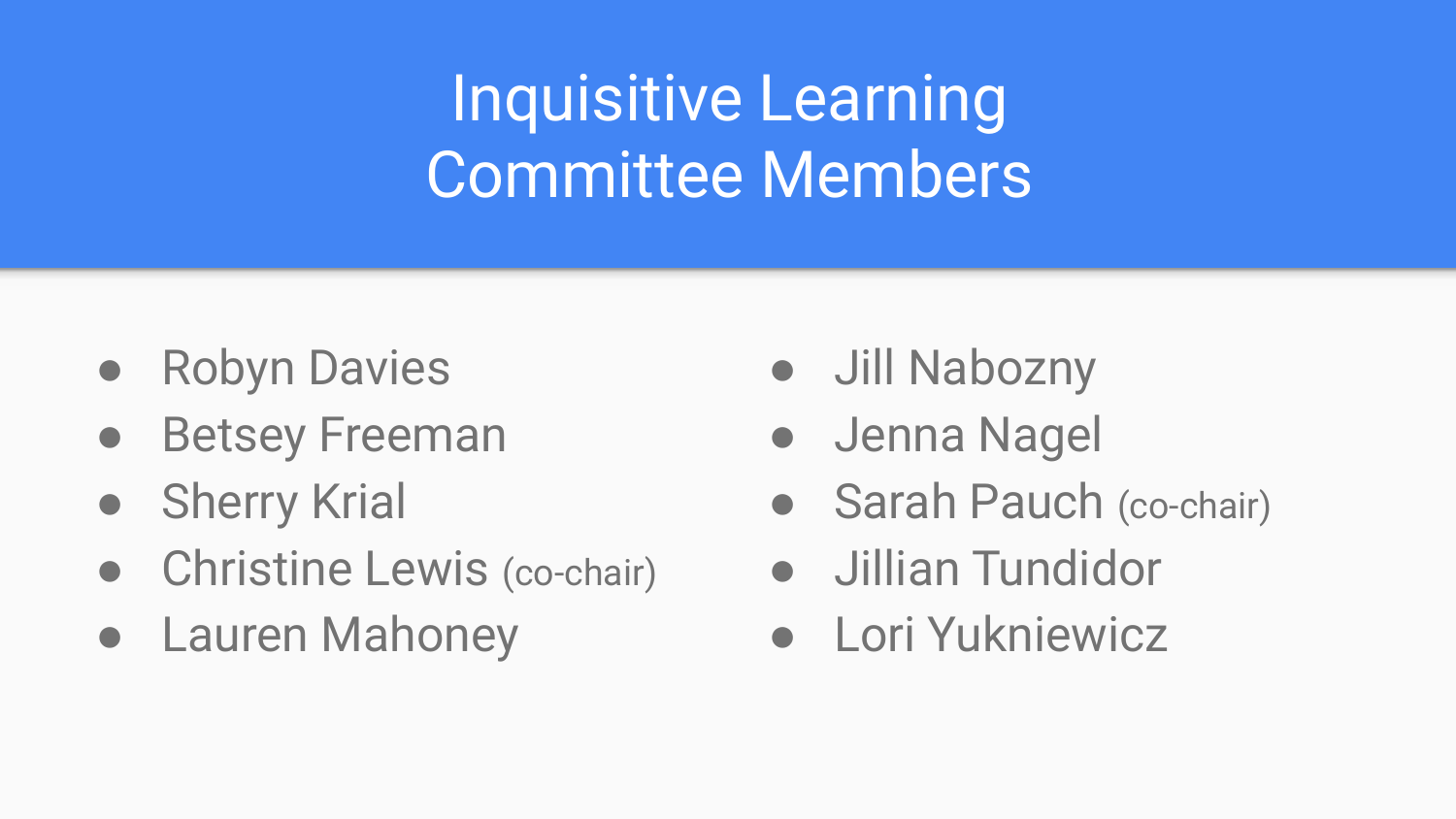### **Understanding Inquisitive Learning**

- **●** Create and send monthly explanations/examples/samples/definitions of inquiry learning to staff and parents.
	- Superintendent Monthly Newsletter
	- Principal Monthly Newsletter and Faculty Meetings
	- Posted to District and School Websites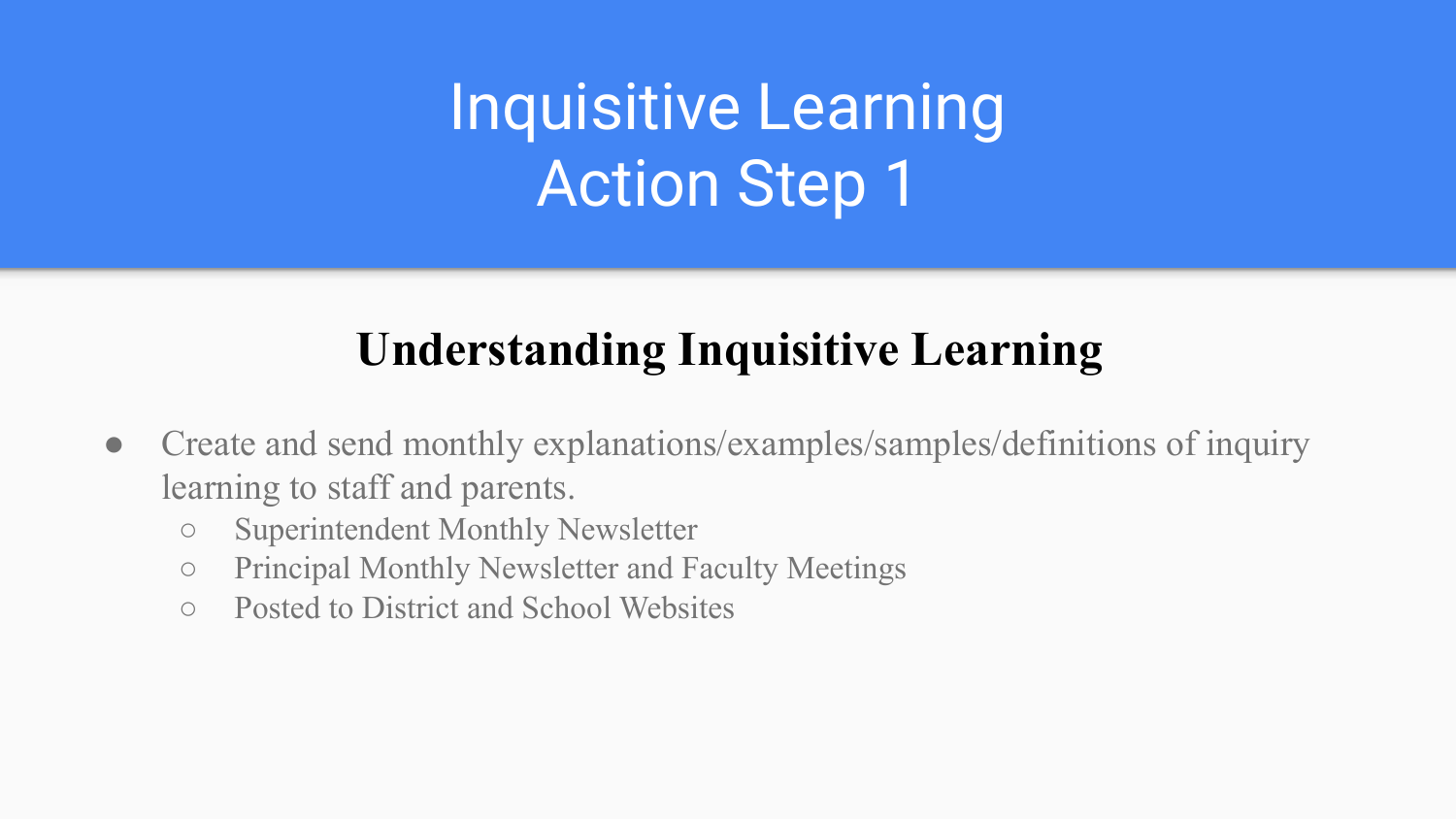#### **Getting to know your students: Interest Inventories for Students**

- Committee will build/collect the surveys
- Principals will distribute to teachers and counselors
- Teachers and counselors will administer twice a year
- Results will be shared with all in contact with student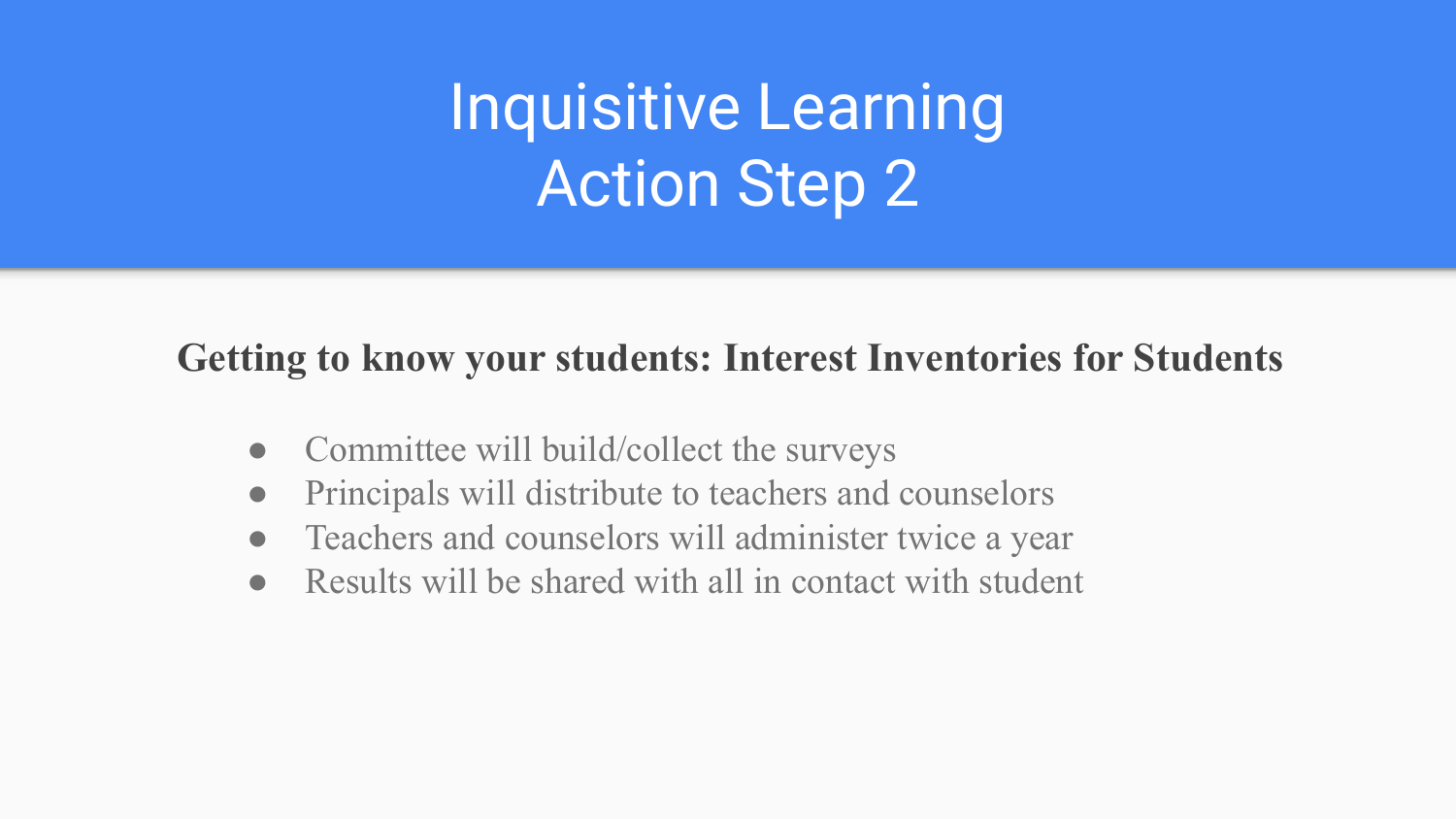### **Curate Strategies of Inquiry Learning**

- Communicate what teachers are already doing in their classrooms as related to inquiry learning
- Establish a system for archive, a repository of examples
- Monthly PLC/Grade-Level presentation at faculty meetings on strategies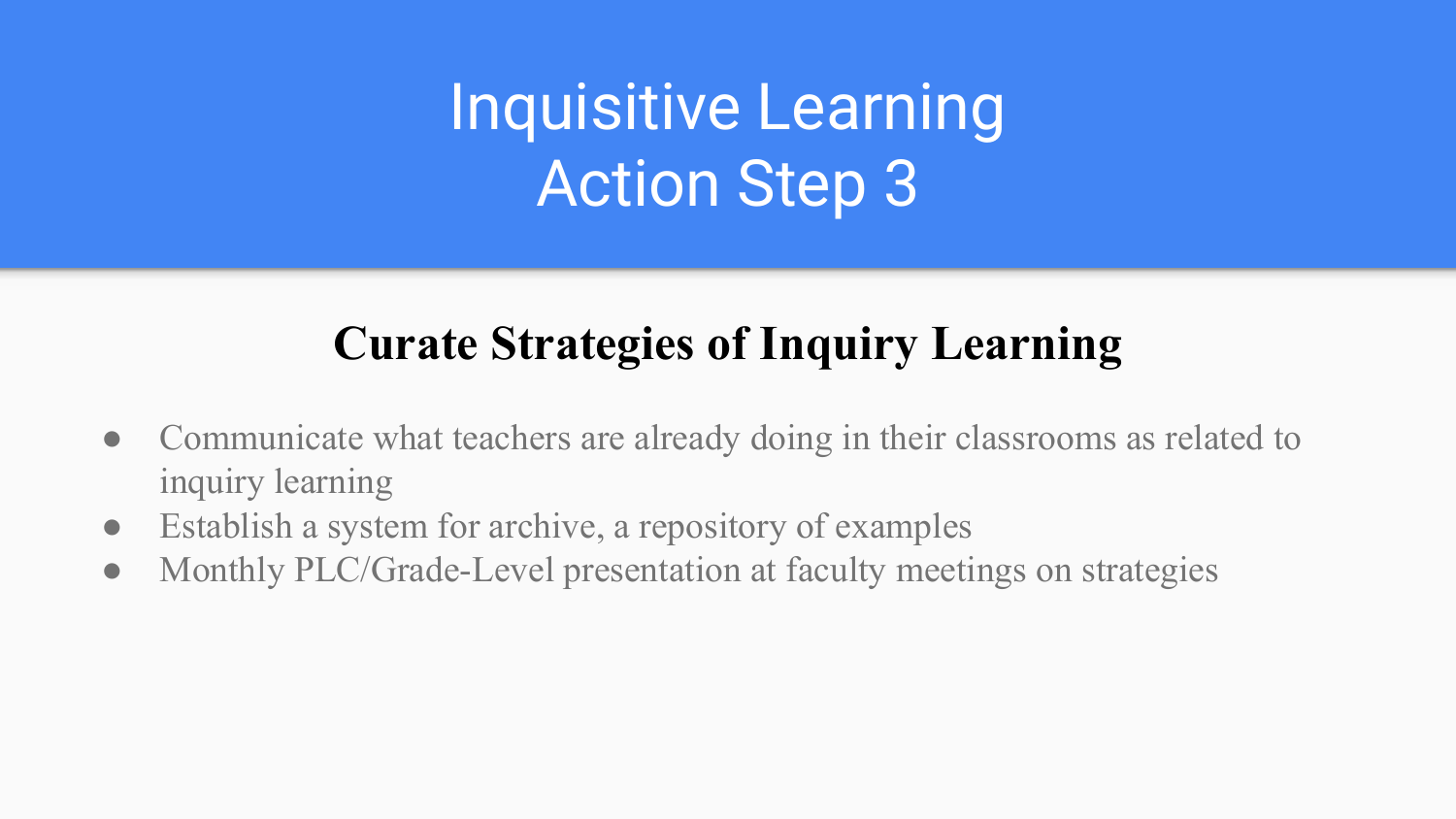### **Developing the Practice of Inquiry Learning**

- Develop collections of resources for teachers and students to engage in inquiry learning
- Plan grade level or department activities to try
- Showcase all levels of this practice from just starting to well practiced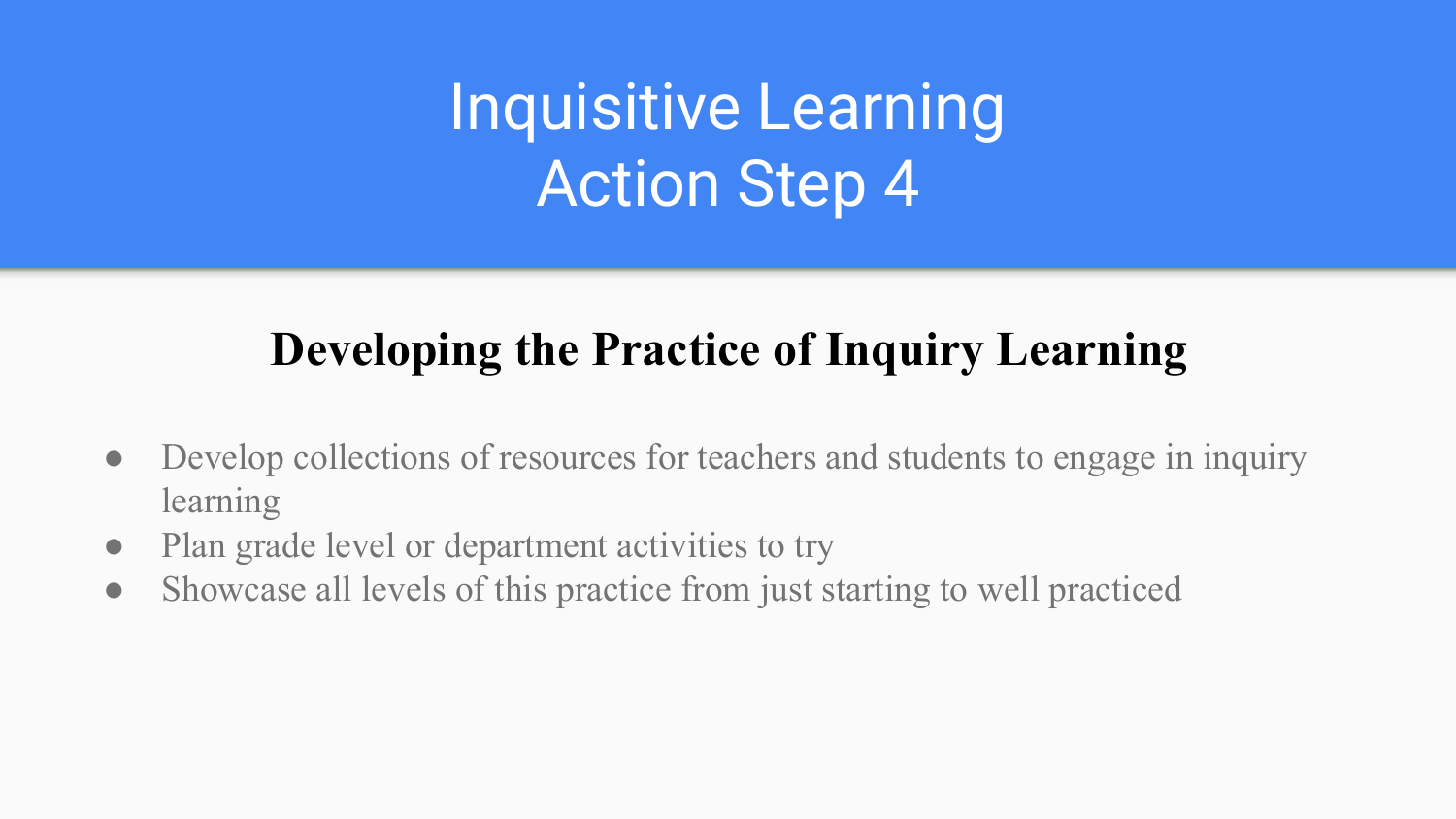### **Create a Culture of Teacher Inquiry**

- Superintendent will offer an introductory course and follow up courses for action research
- Comparison of student outcomes or engagement based on two specific alternative practices in classrooms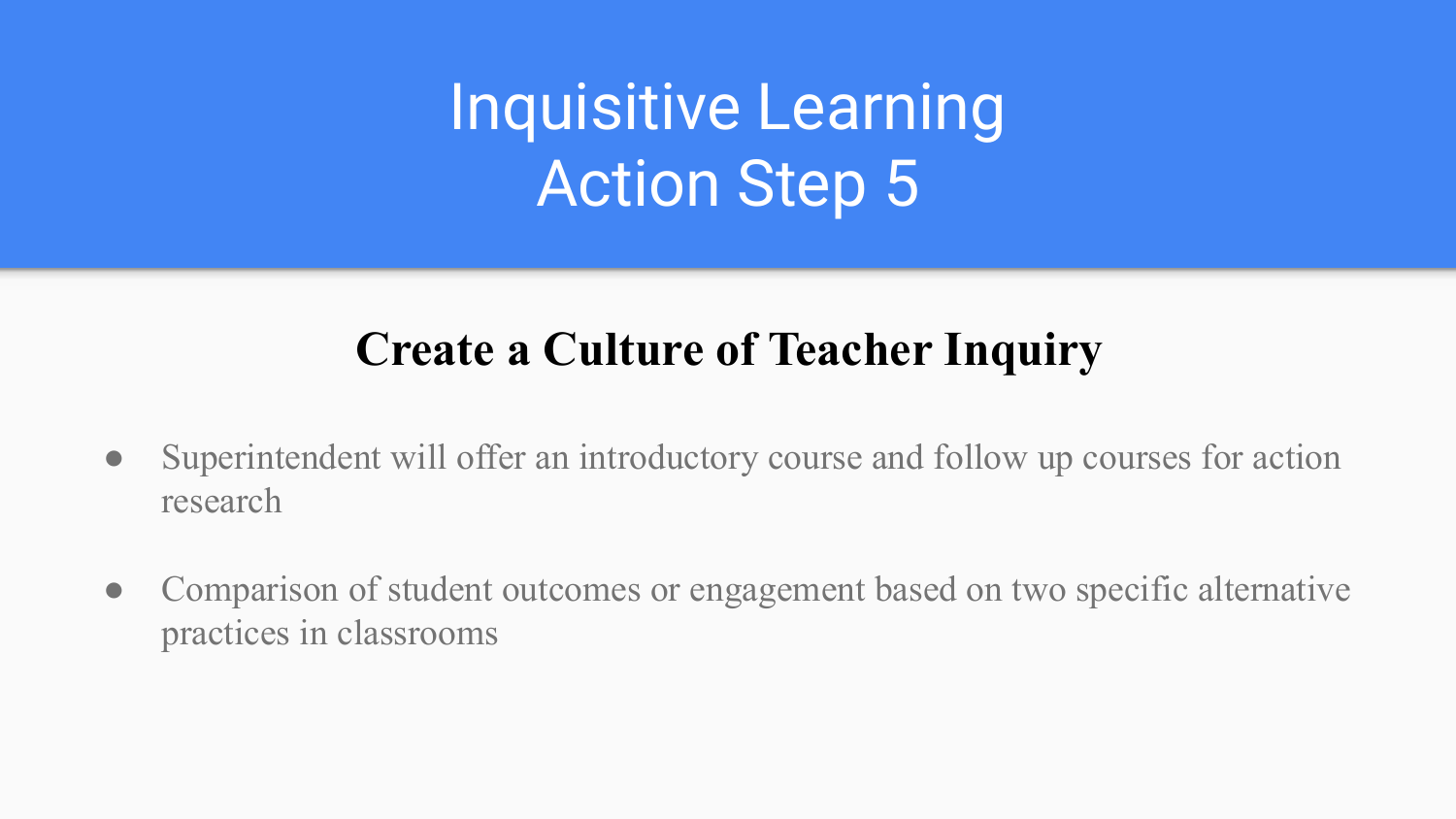## Social Awareness Committee Members

- Lindsay Capone
- Adam Connelly (co-chair)
- **Jennelle Dahler**
- Nicole Maraventano
- Sharon Moffat
- Cathy Patrick
- Paul Smith
- Anthony Tumolo (co-chair)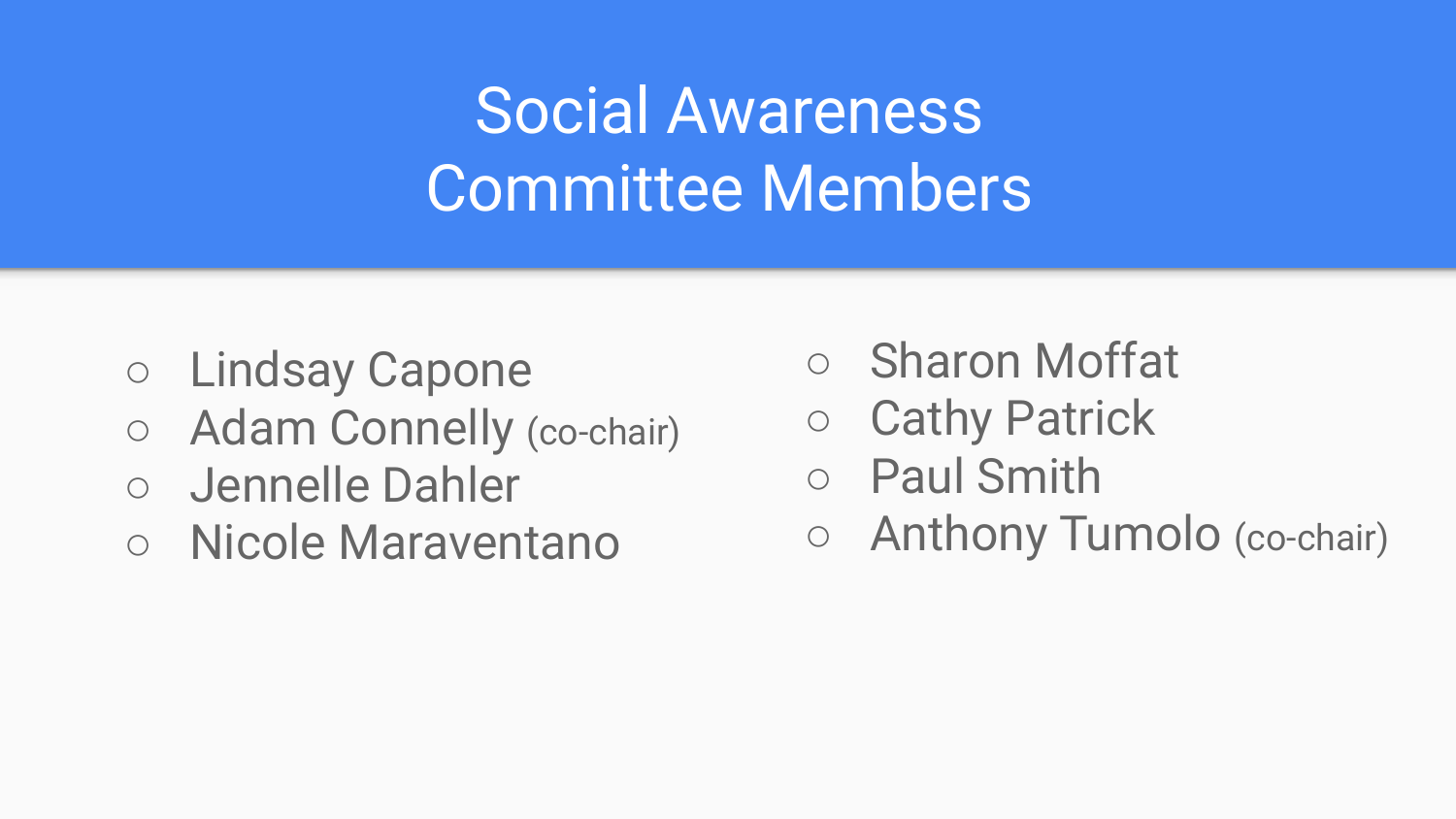Social Awareness Action Step 1

**Training & Reframing Teacher Mindsets: Integration, Infusion, and Support**

- [SEL reference sheet](https://docs.google.com/document/d/1xuv2rRQHpV1Iq-6rtUStD4ijf07V8GLGa6AFiACU6ZI/edit) for staff
- Staff presentations during faculty meetings (4X year)
- Monthly newsletter to staff providing SEL tips and tricks
	- Superintendent's Newsletter
	- Principal Newsletters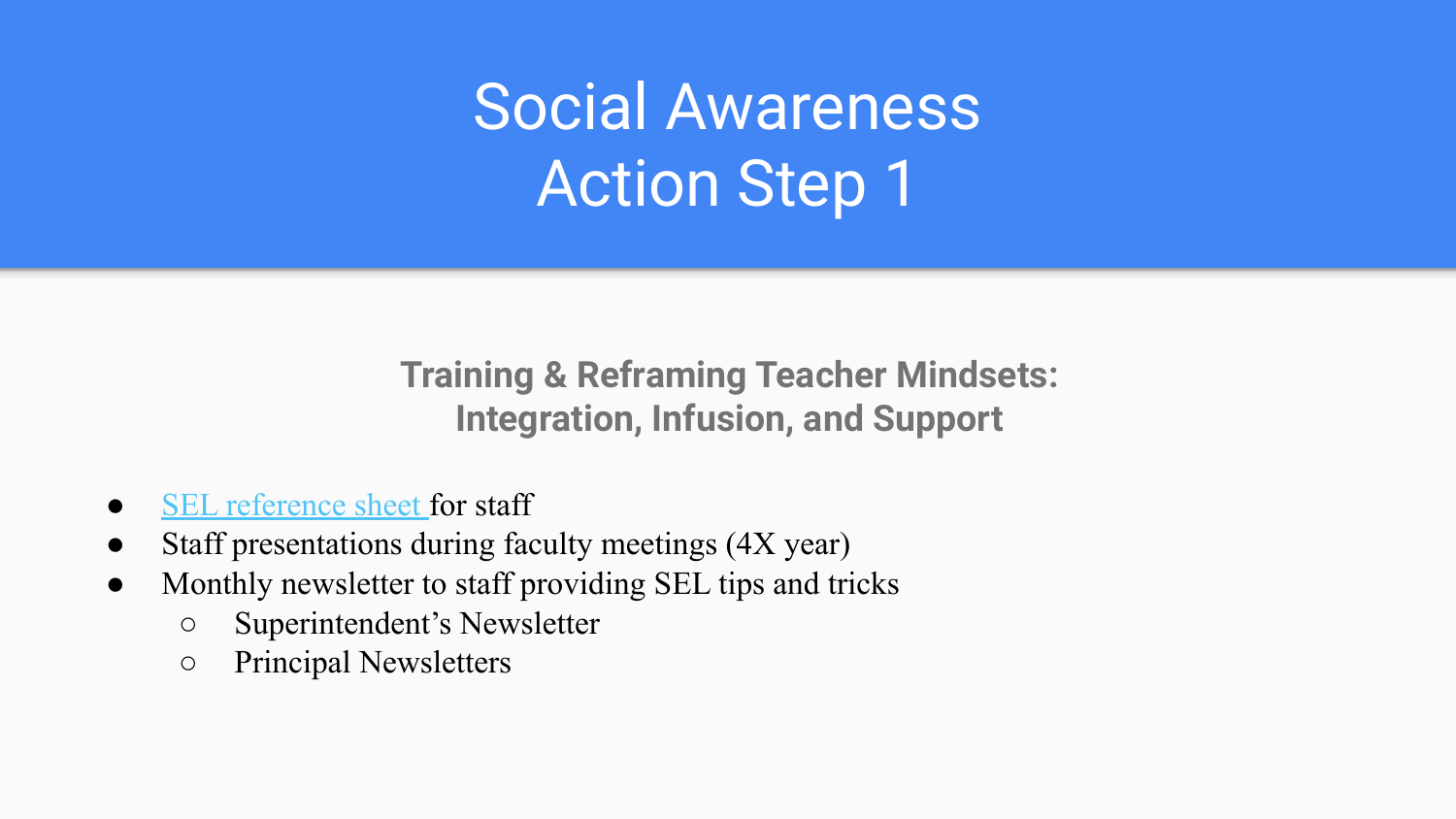## Social Awareness Action Step 2

#### **Parent Education and Involvement**

- Newsletters
- Parent nights
- Back to School Night and Conferences
- Live/Recorded zoom meeting presentations
- SEL Committee Participation
- **Surveys**
- **Podcasts**
- Videos and online resources
- Create a platform similar to Remind to share SEL updates/tips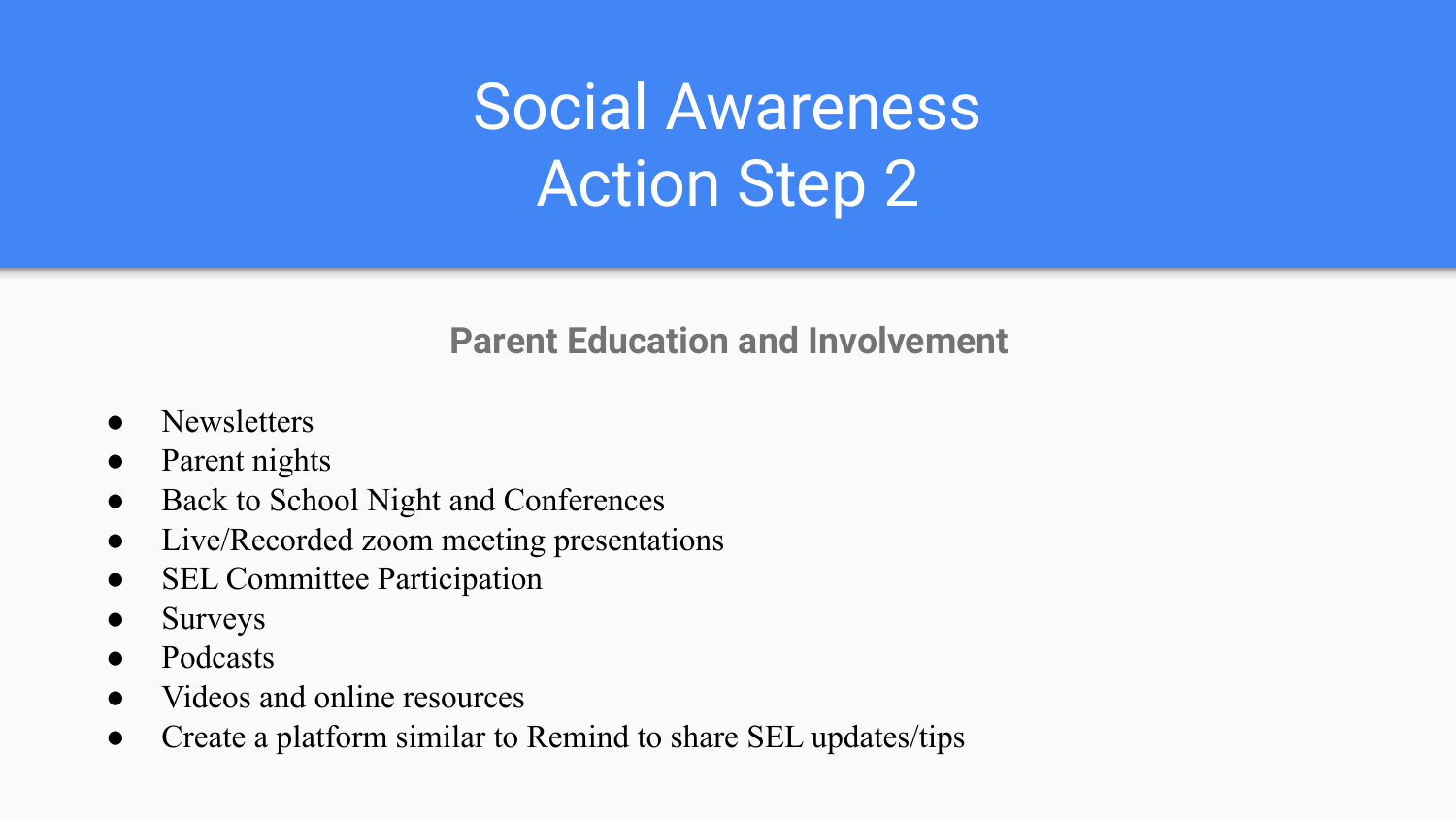## Social Awareness Action Step 3

#### **Mental Health Awareness and Education**

#### **District**

- [CAP](https://njcap.org/hunterdon-county-cap-project/) (2020-2021 RMS ONLY)- Subsequent years this program will be offered to grades 2, 4, 6, and 8
- K-8 Scope and Sequence Counseling Curriculum (Summer 2020)

#### **Middle School (6-8)**:

- [Aevidum](https://www.aevidumcurriculum.com/main) (8- Fall Pilot Program)
- [Signs of Suicide](https://www.mindwise.org/shop/sos-signs-of-suicide-middle-school-program-1/) (6-7)

#### **Elementary (K-5)**

- [Little-Aevidum](https://drive.google.com/open?id=1icQ9hjkgERTQRTSGScqzRcYQsAlytBtc) (2-5)
- Kelso Conflict Resolution Lessons (K-3)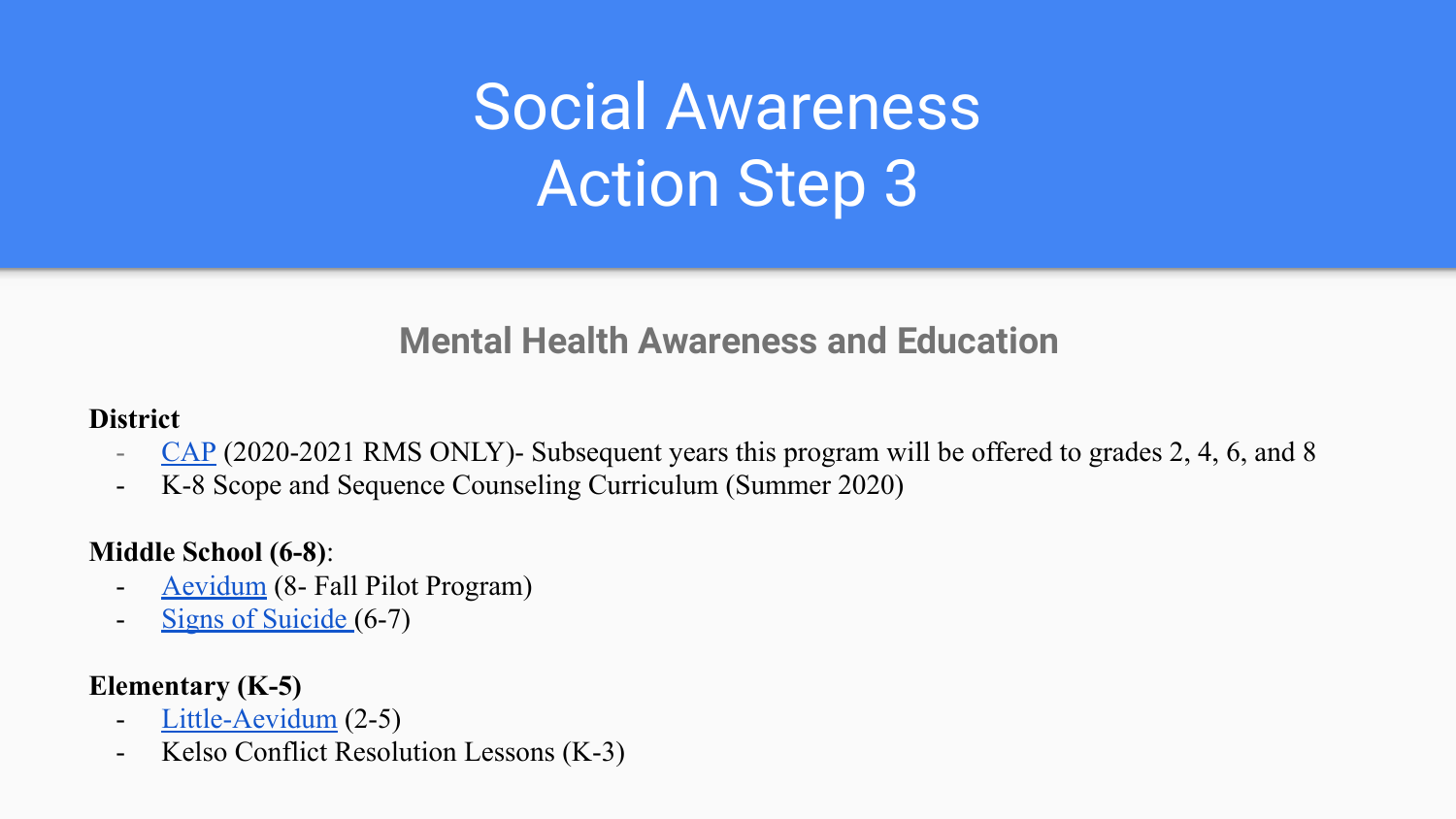## **Partnerships** Committee Members

- Tiffany Barca
- Alissa Buelow (co-chair)
- Will Daly
- Ann DeRosa (co-chair)
- Joyce McGibbon
- Jodi Rehrig
- Alisa Swider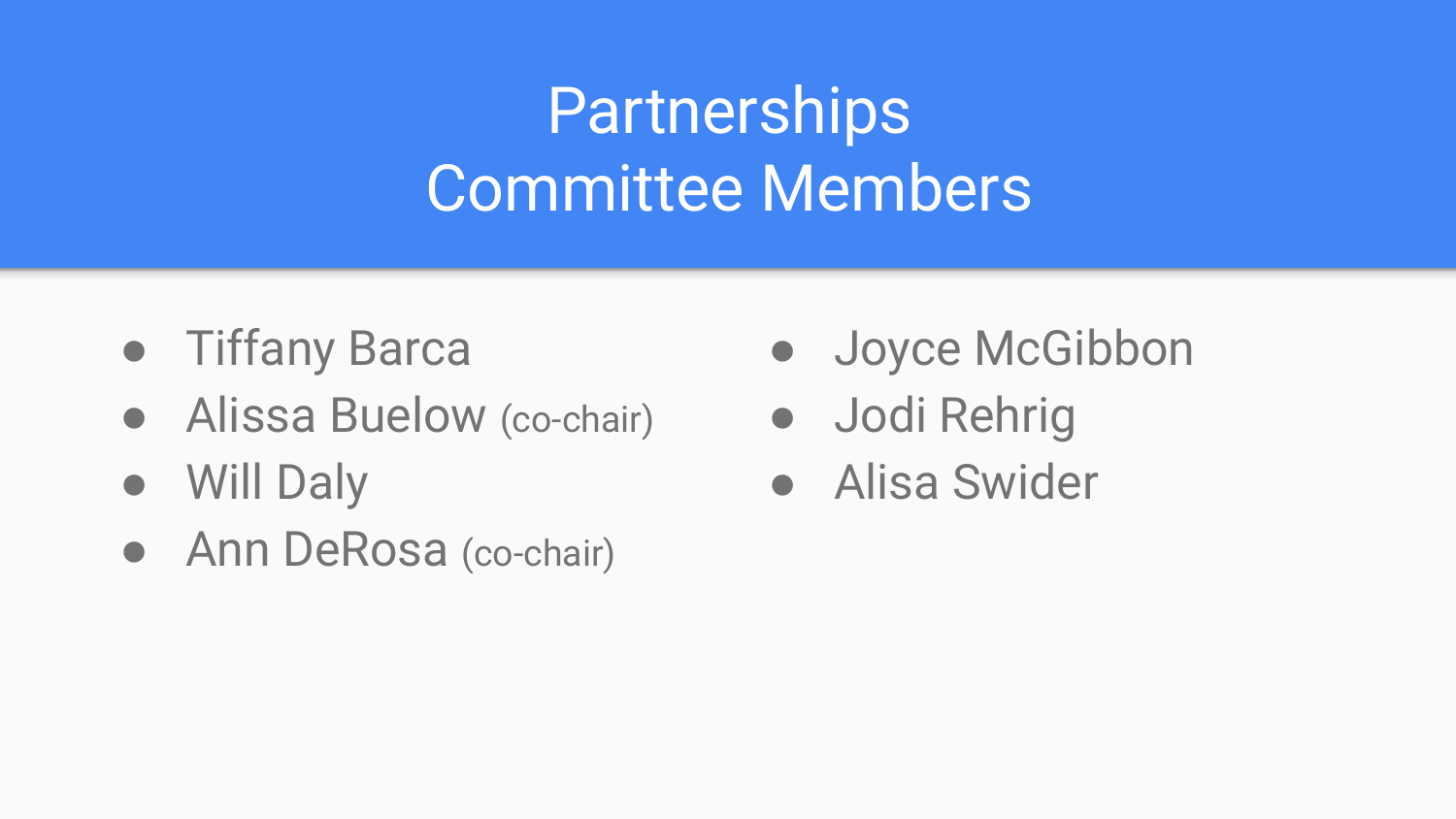### **Determining the Partnerships that Already Exist**

**\*Create Partnership Directories**

A. Local & Regional B.National C.Global D.School to School

#### **\*Email [Google Form](https://docs.google.com/forms/d/1TCgeqFDf_R-RaKSWuiR03Rip4iRglToGn-Q9QenbtCI/edit) to staff**

**\*Faculty Meeting time to discuss and complete**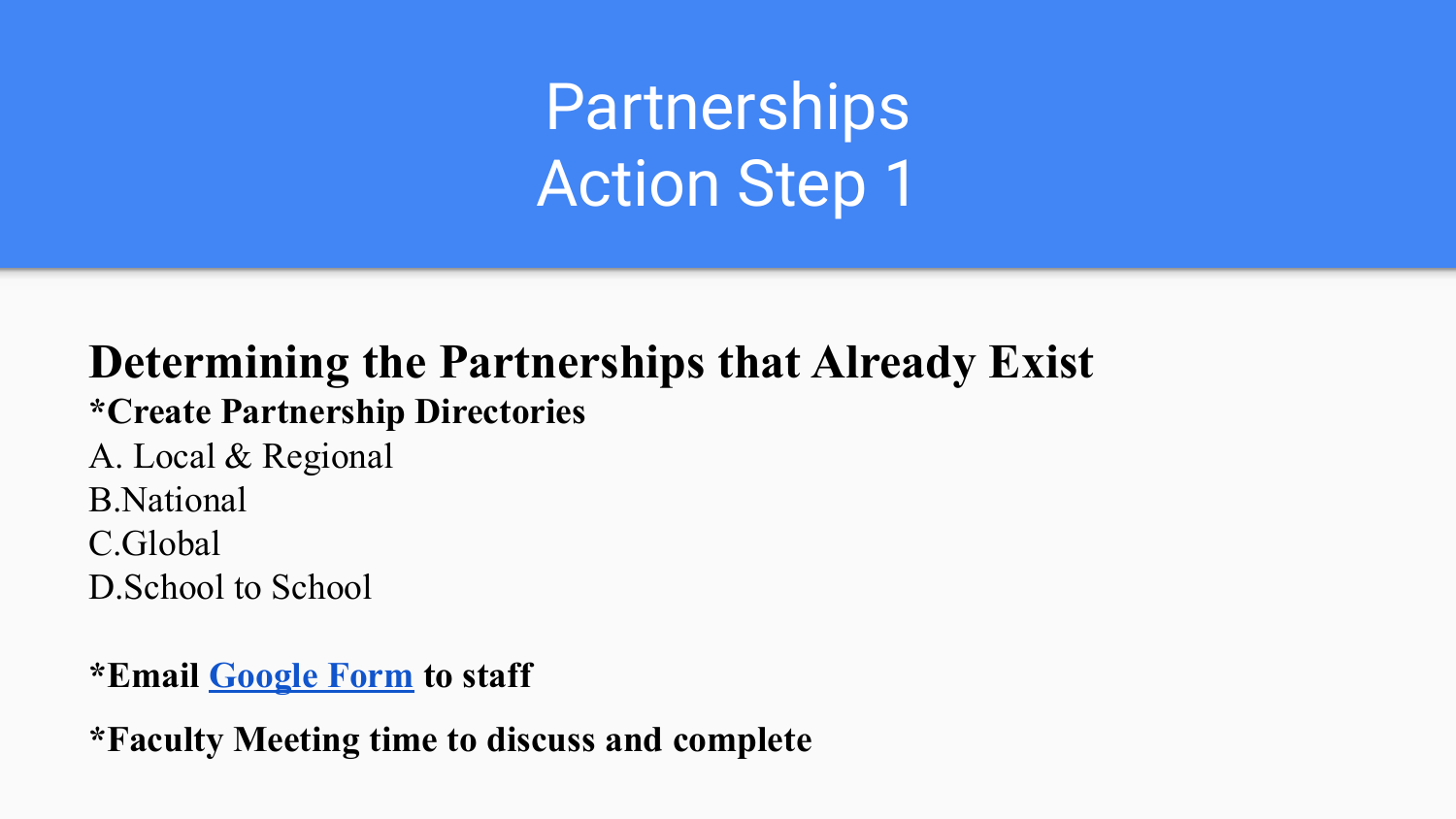### **Analyze "Future Ready Schools" Alignment**

Future Ready is a state certification program that provides a framework for schools with indicators, themes, etc. The program helps to ensure that schools are innovative, child-centered, evidence-based & technology-driven.

[The Seven Gears of the Future Ready Framework](https://drive.google.com/open?id=19d0EJN_aM0m5iocbBGaiZdgJjJ6_ZYBg)

\*Examined the Future Ready website \*Discussed in Partnership Committee Meetings \*Created a cross-reference document: [Future Ready alignment](https://docs.google.com/document/d/1lUUrpx16495WmCgspcI9IRayCEE2H8TTUf2iOrjl12Q/edit?usp=sharing)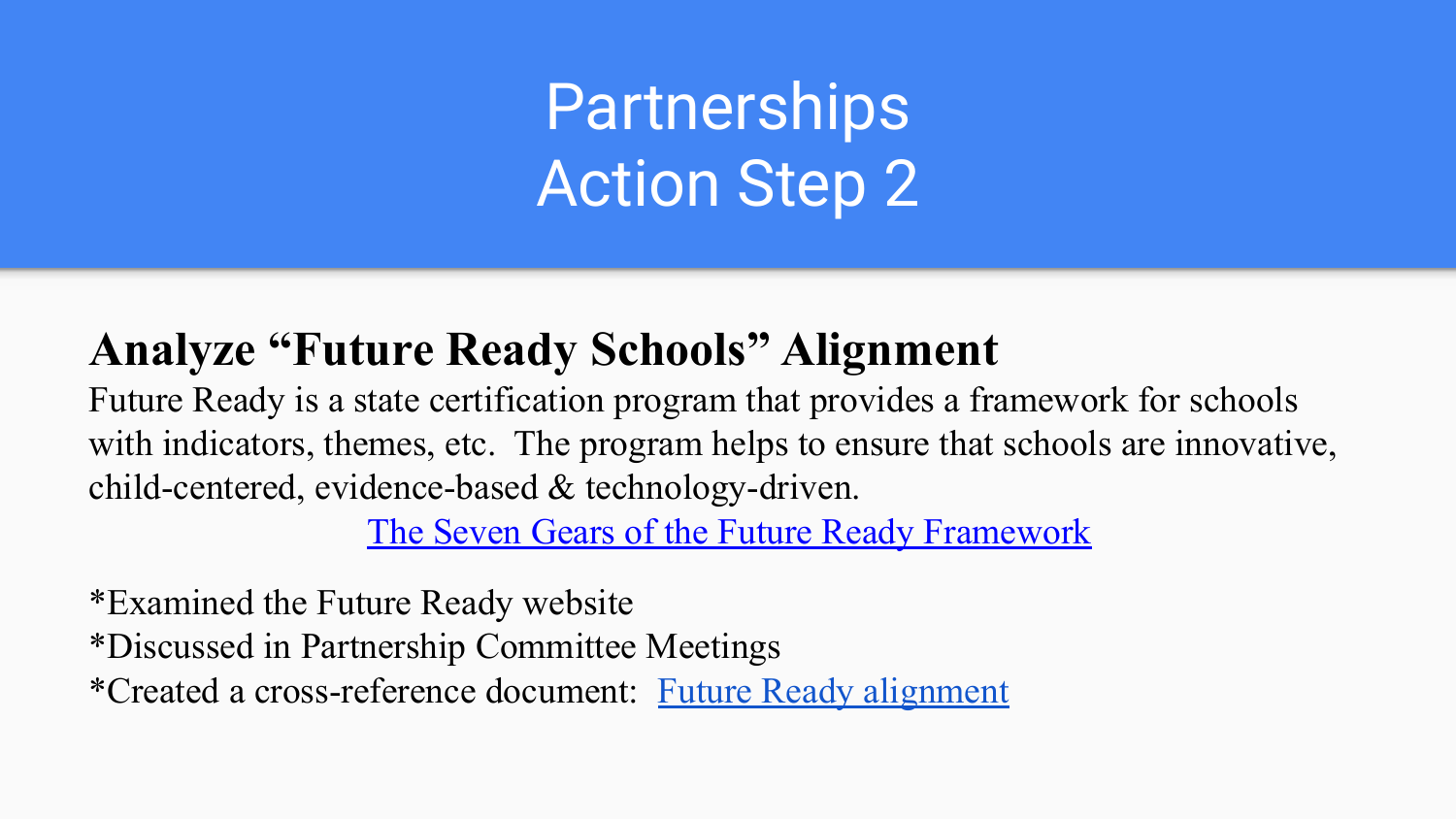### **Create a bank of Electronic Partnership Resources.**

**\***Created [Global Outreach Websites](https://docs.google.com/document/d/1SULf6mLn1O8OoeQHNGepWq9mjOqWIDgUiH1gOqN13-M/edit)

\*Teachers will contribute and expand on it throughout the year.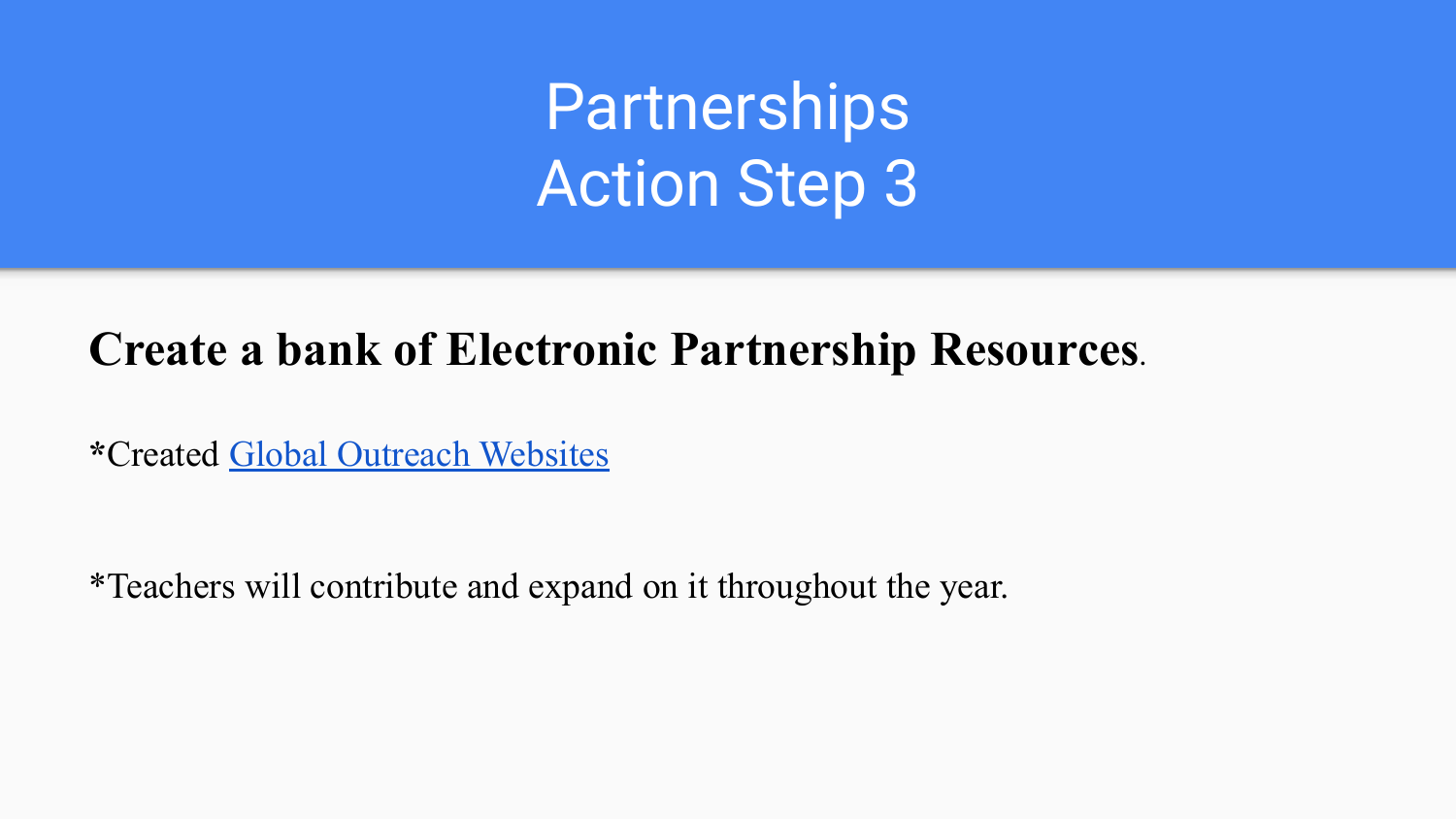### **Professional Development Plans (PDP's)**

**PDP Teacher Goal:** To develop local, national, and/or international long-term partnerships that allow my students to learn about the world with diverse communities, and to direct their own communication with these partners, when appropriate.

**Evaluation Tool for Teachers to use to Self-Reflect throughout the year:** [Globally Competent Teaching Continuum](http://globallearning.ascd.org/lp/editions/global-continuum/skills-local-national-international-partnerships.html) [\(Rubric Element #11\)](http://globallearning.ascd.org/lp/editions/global-continuum/skills-local-national-international-partnerships.html)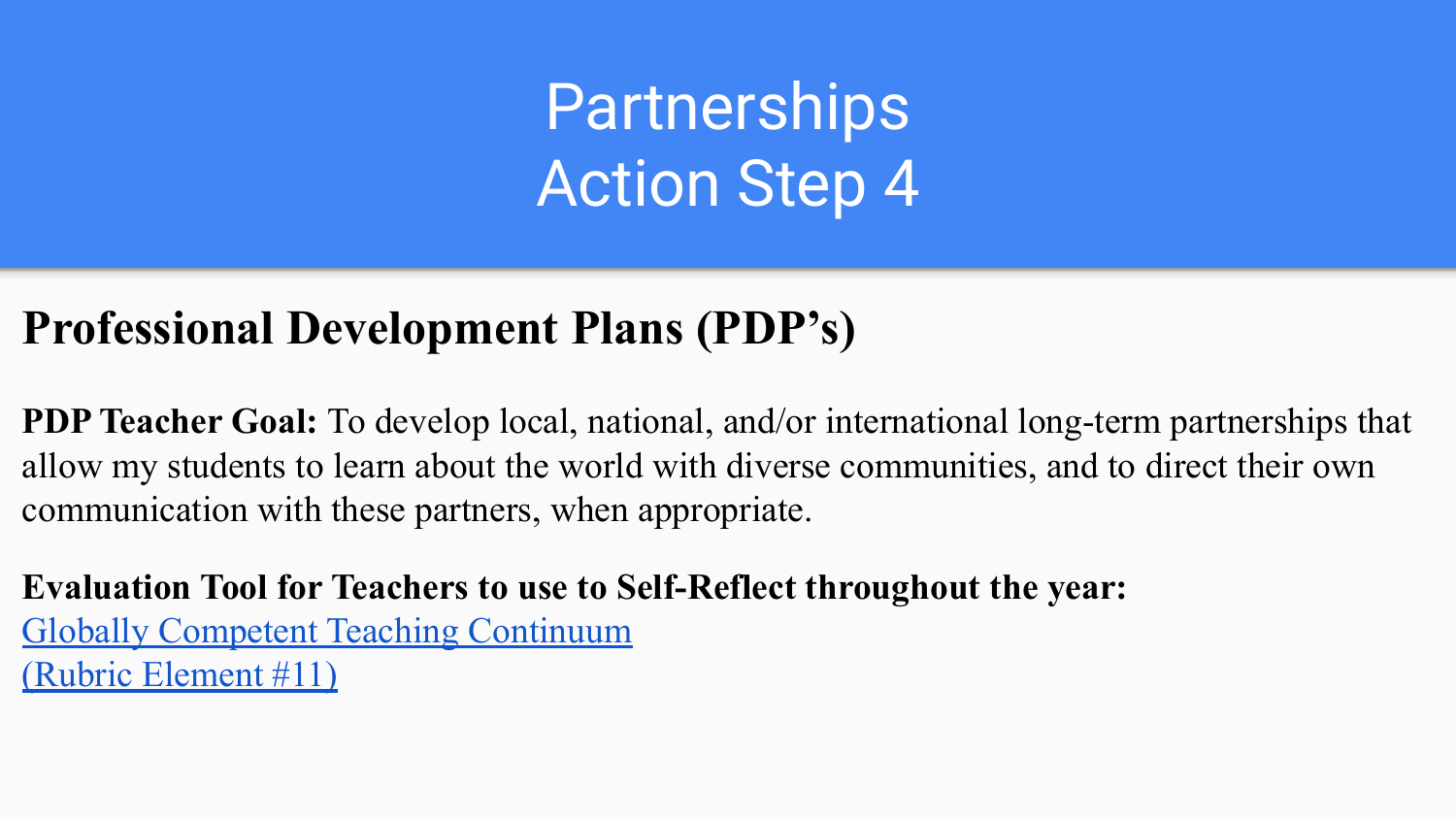### **Passion Project Pilot Program**

Students in one class per grade level (K-8) will create a Passion Project Plan incorporating the use of technology, which will include:

- 1-Academics
- 2-Service Component
- 3-Collaborative Partnership

[Global Outreach Websites](https://docs.google.com/document/d/1SULf6mLn1O8OoeQHNGepWq9mjOqWIDgUiH1gOqN13-M/edit) (Passion Project Ideas, Global Communication and Virtual Field Trips/Speakers)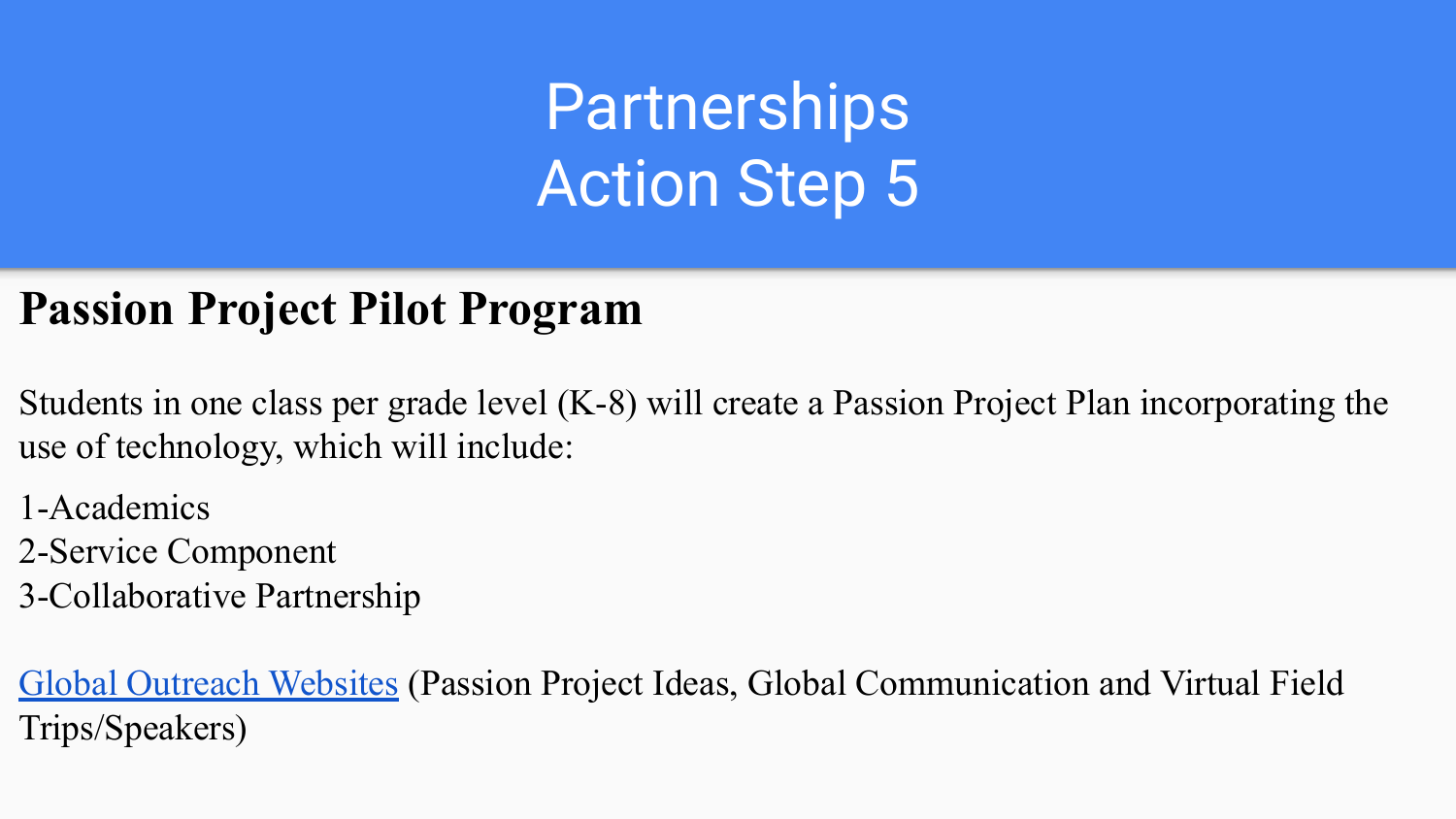### **Survey Passion Project Pilot Program - staff and students.**

**Administer Surveys in June 2021**

[Teacher Survey](https://docs.google.com/forms/d/1qBjdKSFfx2NGv9NISwoDs4ujjuLfJvzl4IIV0XF5Gts/edit)

[Student Survey](https://docs.google.com/forms/d/1KJCzR_kNpybD-KC7bsltcmyiHi0yv25Fms35U4fWCqc/edit)